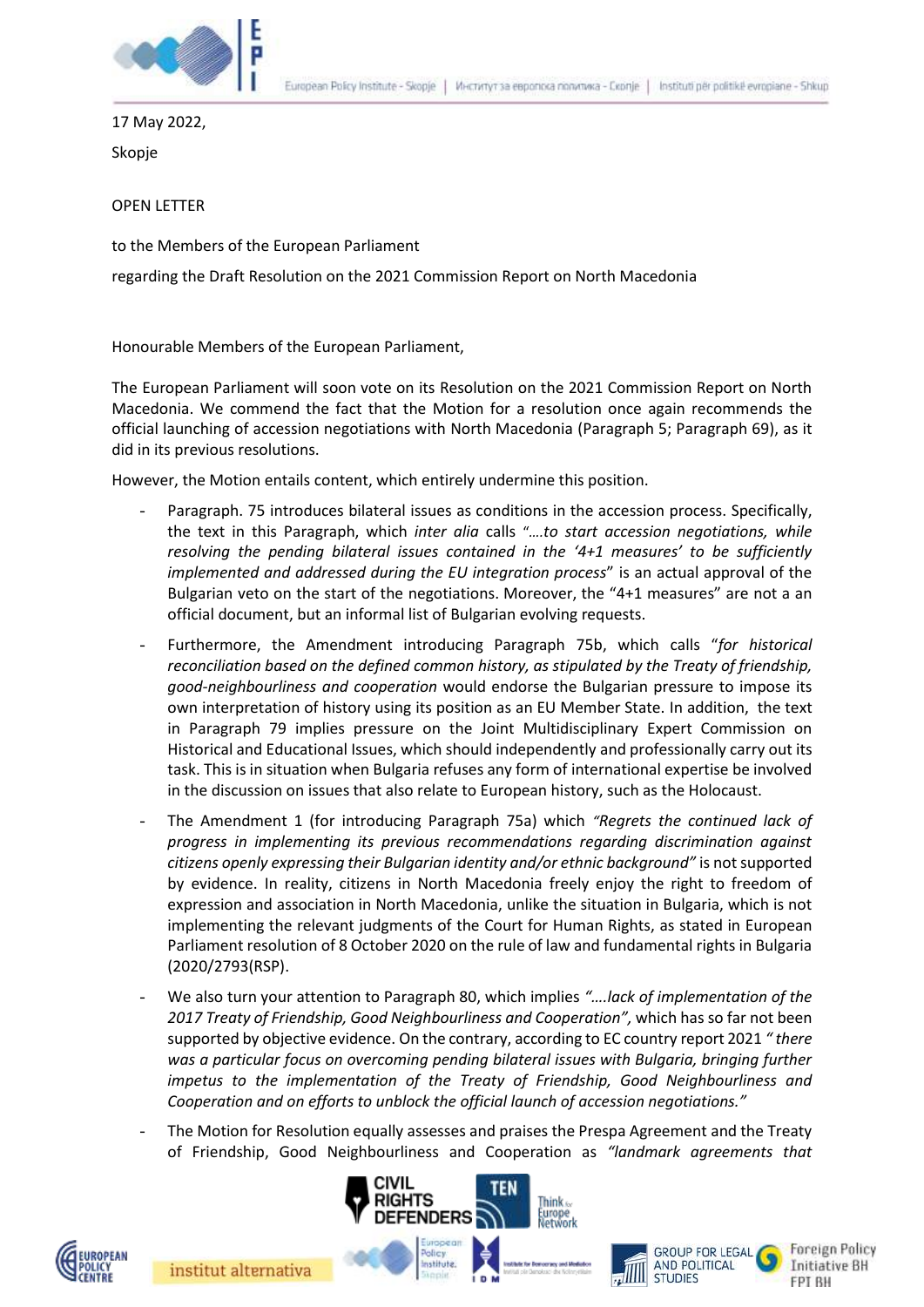

*represent a model for stability and reconciliation throughout the Western Balkans and have improved the spirit of good neighbourly relations and regional cooperation"* (Recital E). These agreements are not identical– neither on the basis of merit, nor on legal nature, nor on impact. In reality, the current blockage of the accession negotiations based on the Bulgarian interpretation of the implementation of the Treaty of Friendship not only runs contrary to the Prespa agreement, but entirely delegitimises its achievements.

The conditions that Bulgaria poses to North Macedonia in the accession process and that you would endorse by accepting the texts above implies negation of the Macedonian identity.

The negation of the Macedonian language has led to the blockage of the signature of the status agreement with the European Boarder and Coast Guard Agency (Frontex) by Bulgaria. The Motion for Resolution (Paragraph 40) *"notes that the status agreement with the European Boarder and Coast Guard Agency (Frontex) has not yet been signed owing to pending bilateral issues",* but does not state the reason for it. The fact is that Bulgaria is blocking the signature of the Agreement, objecting to the use of "Macedonian language"<sup>1</sup>, which demonstrates the persistent negation of the Macedonian identity. This not only runs contrary to the Prespa Agreement, but poses serious risks to the joint interests of the EU, North Macedonia and the region in a situation of geo-political crisis.

By approving the positions elaborated above you would endorse the ultimatum that Bulgaria imposed on North Macedonia, using the EU membership as a tool. The European Parliament would endorse the bilateralisation of the accession process and actually give consent to the unilaterally posed conditions by Bulgaria that have nothing to do with accession criteria, contrary to the Enlargement strategy.

North Macedonia already made unprecedented compromises in the aim of EU membership, including changing its name. The EU has so far not kept up to its commitments, despite the fact that North Macedonia has fulfilled all the conditions and, as is stated in the Resolution (Recital F), "*has maintained a steady and determined pace in advancing EU reforms, with a focus on the fundamentals, and should continue keeping up the reform momentum and demonstrating the best democratic transition record across the Western Balkan region*".

If the bilateral issues imposed by Bulgaria enter the accession process, its essence of being a transformative power for the society and the Europeanization process would not only be jeopardised, but would run contrary to the values of the Union.

These are not the values we have believed in. These are not the values we have fought for at home, consistently advocating for EU-accession related reforms.

The stalled accession process has already created wide disappointment, decrease of trust and diminishing of the EU influence in North Macedonia and in the region. In North Macedonia the recognition of the EU as a foreign factor has seen a drastic decline from 44.8% in 2019 to 9.5% in 2021**. 2**

The controversial message that you will send with this year's resolution to North Macedonia and the region will have a very harmful impact in to the current geo-political situation.

If you accept the positions elaborated above, it would be an utterly wrong message, that would further undermine the credibility of EU in North Macedonia and the region and would not contribute to stability. Moreover, this represents a danger of creating a precedent which can later be **misused** by

[https://www.dnevnik.bg/sviat/2020/10/21/4129858\\_zaradi\\_makedonskiia\\_ezik\\_bulgariia\\_edinstvena\\_blokira/](https://www.dnevnik.bg/sviat/2020/10/21/4129858_zaradi_makedonskiia_ezik_bulgariia_edinstvena_blokira/) <sup>2</sup> Public opinion analysis on North Macedonia's EU accession process, IDSCS, Skopje, February 2022. [https://idscs.org.mk/wp](https://idscs.org.mk/wp-content/uploads/2022/02/A5_From-a-poster-to-a-foster-child-2021-public-opinion-analysis-on-North-Macedonias-EU-accession-processENG-2.pdf)[content/uploads/2022/02/A5\\_From-a-poster-to-a-foster-child-2021-public-opinion-analysis-on-North-Macedonias-EU-accession](https://idscs.org.mk/wp-content/uploads/2022/02/A5_From-a-poster-to-a-foster-child-2021-public-opinion-analysis-on-North-Macedonias-EU-accession-processENG-2.pdf)[processENG-2.pdf.](https://idscs.org.mk/wp-content/uploads/2022/02/A5_From-a-poster-to-a-foster-child-2021-public-opinion-analysis-on-North-Macedonias-EU-accession-processENG-2.pdf)







**Foreign Policy Initiative BH** FPT BH



 $\overline{a}$ 

<sup>&</sup>lt;sup>1</sup>https://www.euractiv.com/section/politics/short\_news/bulgaria-blocks-north-macedonia-frontex-agreement/;